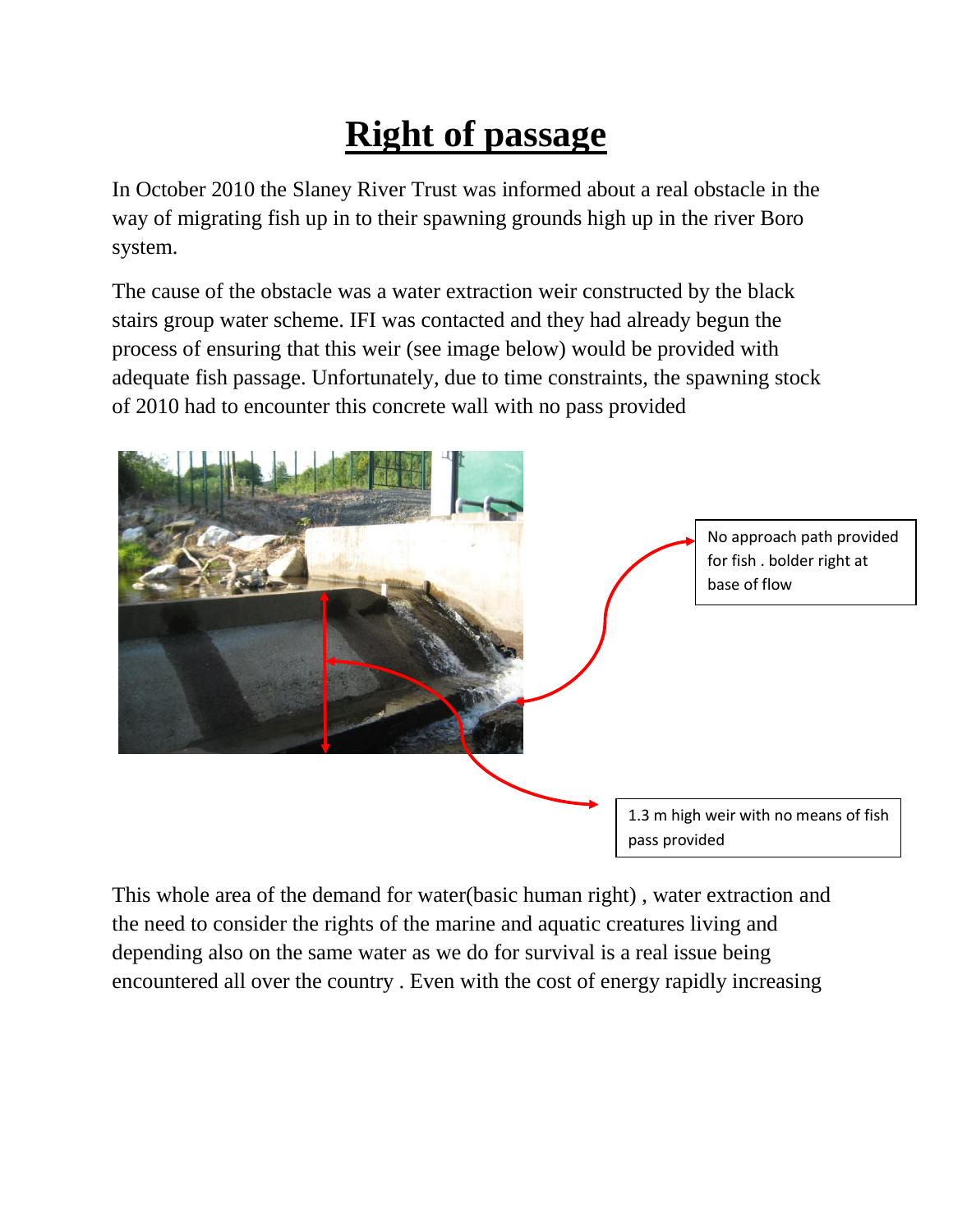the demand for hydro powered electrical generation is also putting planners and conservationists to the test

Thanks to the work of IFI in summer of 2011 a new fish pass constructed at this location and fish for the spawning season of 2011 were provided with a means of passage which some (including myself) would claim is their right

Below are some images of the this new weir that was installed at considerable expense opening up some kilometres of pristine spawning habitat